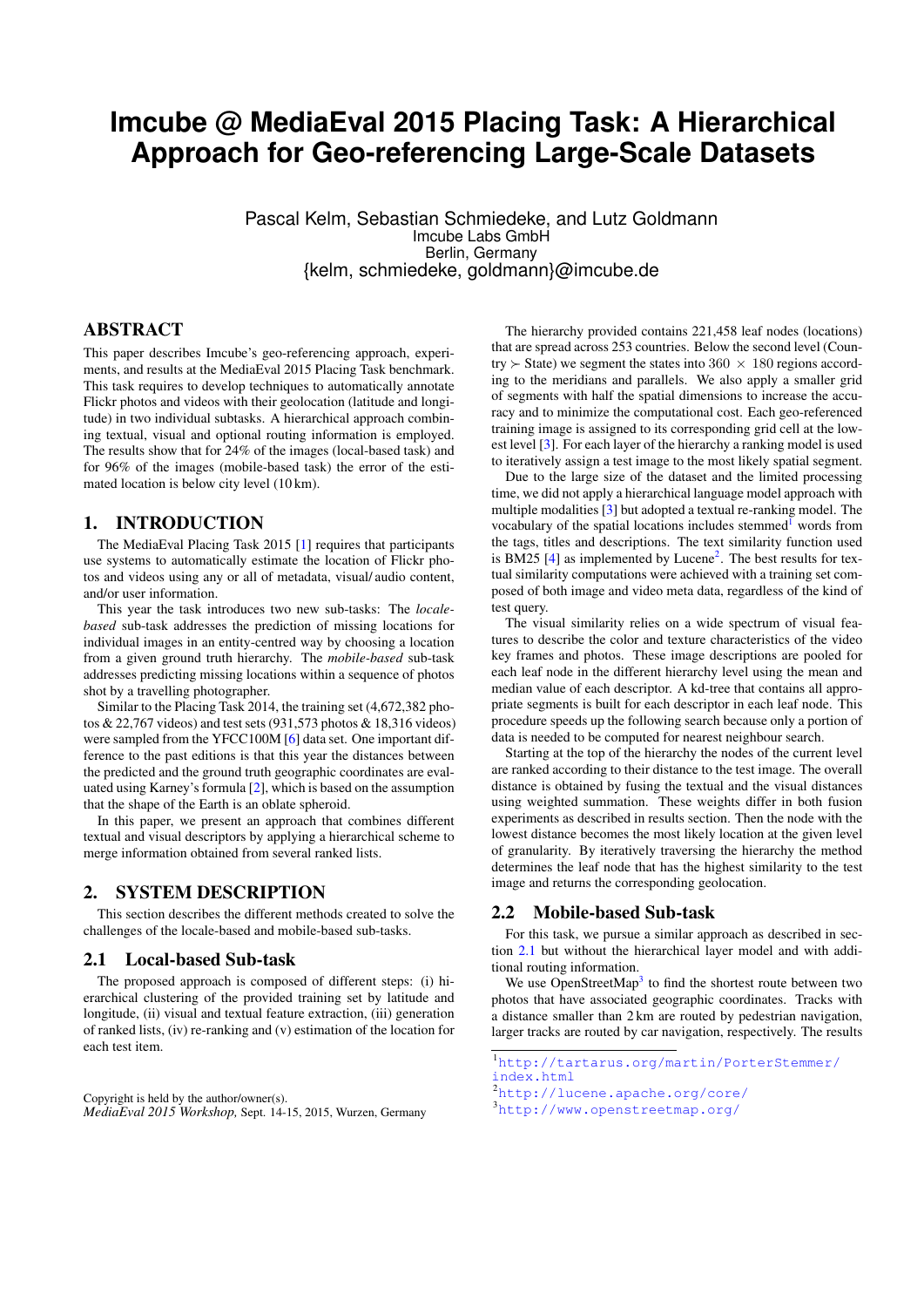<span id="page-1-0"></span>

| Distance          | Textual |            | IMMIV II IAVUMINJ IVVMIV MMJVM DMM IMMIM<br>Visual |            | Fusion1 |            | Fusion <sub>2</sub> |            |
|-------------------|---------|------------|----------------------------------------------------|------------|---------|------------|---------------------|------------|
|                   | #Items  | Percentage | #Items                                             | Percentage | #Items  | Percentage | #Items              | Percentage |
| $0.001$ km        | 678     | $0.07\%$   | $\Omega$                                           | $0.00\%$   | 277     | $0.03\%$   | 1669                | $0.18 \%$  |
| $0.01$ km         | 1906    | $0.20 \%$  | 3                                                  | $0.00\%$   | 1030    | $0.11\%$   | 4549                | $0.48 \%$  |
| $0.1 \text{ km}$  | 17437   | $1.84\%$   | 10                                                 | $0.00\%$   | 11372   | $1.20\%$   | 31980               | 3.37 $%$   |
| 1 km              | 81274   | $8.56\%$   | 150                                                | $0.02\%$   | 53172   | 5.60 $%$   | 117491              | 12.37 $%$  |
| $10 \text{ km}$   | 200103  | 21.07 %    | 1676                                               | $0.18 \%$  | 133321  | 14.04 %    | 224080              | 23.59%     |
| $100 \mathrm{km}$ | 352851  | 37.15%     | 5121                                               | $0.54\%$   | 275985  | $29.05\%$  | 353357              | 37.20 $%$  |
| 1000 km           | 658519  | 69.33 $%$  | 52002                                              | 5.47 $%$   | 634327  | 66.78%     | 658519              | 69.33 $%$  |
| 10000 km          | 927620  | 97.66%     | 708993                                             | 74.64 %    | 927121  | 97.60%     | 927620              | 97.66%     |

Table 1: Results locale-based sub-task.

Table 2: Results mobile-based sub-task.

<span id="page-1-1"></span>

| Distance          | Routing |            | Visual |            | Weighted Visual |            | Textual |            |
|-------------------|---------|------------|--------|------------|-----------------|------------|---------|------------|
|                   | #Items  | Percentage | #Items | Percentage | #Items          | Percentage | #Items  | Percentage |
| $0.001$ km        | 2       | $0.02\%$   | 4      | $0.04\%$   |                 | $0.03\%$   | 20      | $0.21\%$   |
| $0.01$ km         | 81      | $0.84\%$   | 138    | 1.43 $%$   | 128             | $1.32\%$   | 244     | $2.52\%$   |
| $0.1 \text{ km}$  | 1593    | 16.47%     | 1949   | 20.14%     | 1957            | 20.23%     | 1952    | 20.18 %    |
| 1 km              | 6501    | 67.19%     | 7014   | 72.50 %    | 7026            | 72.62 %    | 6959    | $71.93\%$  |
| $10 \text{ km}$   | 9171    | 94.79 %    | 9274   | $95.86\%$  | 9276            | 95.88%     | 9280    | 95.92%     |
| $100 \mathrm{km}$ | 9659    | 99.83 $%$  | 9671   | 99.96%     | 9670            | 99.95%     | 9670    | $99.95\%$  |
| 1000 km           | 9674    | 99.99%     | 9675   | $100.00\%$ | 9675            | $100.00\%$ | 9675    | $100.00\%$ |
| 10000 km          | 9675    | $100.00\%$ | 9675   | $100.00\%$ | 9675            | $100.00\%$ | 9675    | $100.00\%$ |

of the *routing* run are predicted linearly in travel time to be a location on these tracks. For test images, which do not have both chronological neighbours, the neighbouring route segment is extrapolating while considering their distance in time. The other runs use additionally textual and visual features to determine the most similar image along the track.

The visual similarity is determined as described in [\[5\]](#page-2-5). Densely sampled local features (pairwise averaged DCT coefficients) are represented as a histogram quantised by vector quantisation (a clusterless bag-of-visual-words approach) [\[5\]](#page-2-5). As similarity metric between training images and the image to be geo-tagged, histogram intersection of their BoW representation is applied. The two visual runs differ in the assignment of coordinates: the *visual* run assigns the coordinates of the visually most similar image from the training data, the *weighted visual* run calculates the coordinates as the centroid of all training images weighted by their visual similarity.

The *textual* run uses the same textual similarity as the location task, but the training images are restricted to be located within a corridor of 0.001 degree along the estimated routes.

# 3. RESULTS

## 3.1 Local-based Sub-task

Table [1](#page-1-0) shows the accuracies of selected error margins for the different textual and visual runs. Based on the experience from the previous years we expect the *textual* run to perform better than the *visual* run due to the visual ambiguity at coarser levels. The results clearly show that the visual only approach has low accuracy in all error margins when compared to the textual only approach. For combining the textual and visual information we have tested two different fusion models. We design a set of two fusion experiments to combine textual and visual features. Our first fusion model (*Fusion1*) combines the estimations of textual and visual models equally on each hierarchy level. The second fusion model (*Fusion2*) only combines these estimations on the finest three hierarchy levels. On the coarsest hierarchy levels, only the estimation of the textual model is used. This combination results in more accurate results, since visual feature are not able to solve ambiguities in large scale (i.e. , most cityscapes look similar). The results show that fusing visual and textual information on finer levels (Fusion1) improves the performance for error margins between range between 10 m and 100 km.

## 3.2 Mobile-based Sub-task

Table [2](#page-1-1) shows the results obtained with our four runs (routing, visual, weighted visual, and textual) described in section [2.2.](#page-0-4) Generally, the use of textual and visual features improves the location performance compared to only using interpolation along routes. Since most of the routes are quite short, improvements are mainly made at smaller error margins. For the margin of error below 1 m the *textual* approach outperforms all other approaches by a factor of 10. The different runs reach a similar effectiveness with increased error margins. The weighted visual similarity approach (*Weighted Visual*) predicts slightly more accurate locations within a range of 100 m to 1 km. For error margins above 10 km all runs produce similar results. A closer look at the location errors of the individual images shows that the textual and visual approaches perform very differently which suggests that a suitable fusion approach may further improve the results.

## 4. CONCLUSION

The results of the local-based sub-task show that the best performance can be achieved with a multimodal fusion approach that uses textual information on coarser levels and the combination of visual and textual information in finer ones. The results of the mobilebased sub-task show that the use of visual and textual information beside routing information improves the location estimation. The low correlation of the localization errors of the different approaches suggests that more advanced fusion approaches will lead to better results. Another interesting direction to improve the accuracy of the visual approach for both sub-tasks is by using local features to distinct landmarks and points of interest.